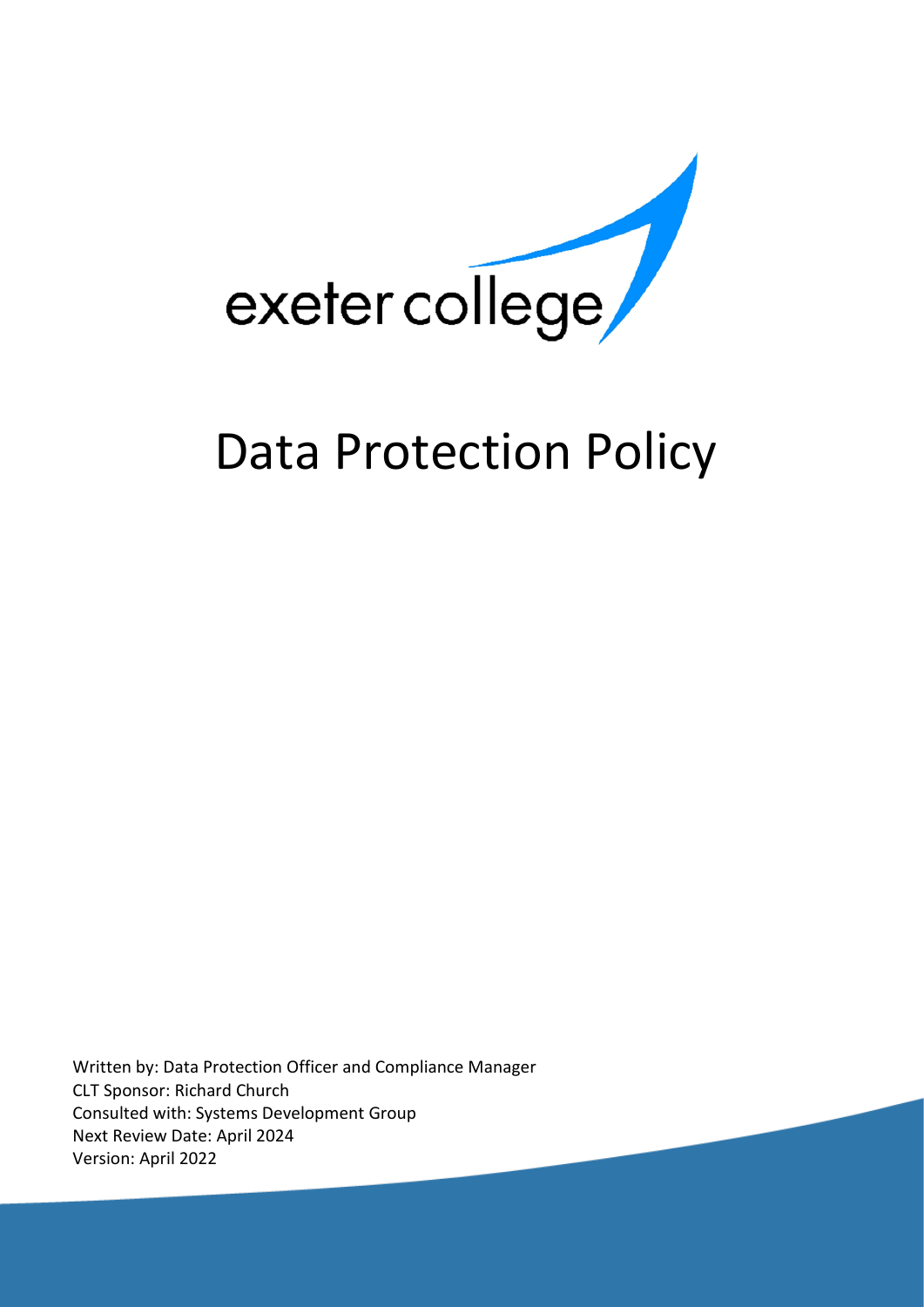# **1. Purpose and Scope**

- 1.1. Exeter College is committed to complying with the law in respect of personal data and the protection of the rights and freedoms of individuals whose information it collects and processes: learners, clients, employers, governors, employees, workers, contractors, volunteers, suppliers and others.
- 1.2. Maintaining the integrity and security of personal data and ensuring its effective use for the intended purposes is critical to the College's continued success. Its approach to compliance is described by this and associated policies and procedures as set out under section 5.
- 1.3. This policy applies to all functions which process personal data, irrespective of the data source.
- 1.4. All employees are required to adhere to this policy, including the senior post holders, staff, workers, volunteers, contractors and governors of Exeter College. Potential breaches of this policy will be pursued in accordance with the College's Disciplinary Policy and/or the terms of relevant contracts and other forms of agreements as appropriate.
- 1.5. No third party may access or receive personal data controlled by Exeter College without having entered into a data sharing agreement, a centre agreement or any other relevant agreement. Partners and third parties working with or for Exeter College and who have, or may have, access to personal data, will be expected to have read and understood this policy and to comply with it.
- 1.6. Where there is apparent potential for a criminal offence to have been committed, the matter will be reported to the appropriate authorities as soon as is practical.

# **2. Definitions**

- 2.1. **Data Controller** The natural or legal person, public authority or other body which, alone or jointly with others, determines the purposes and means of the processing of personal data.
- 2.2. **Data Subject** Any living individual who is the subject of personal data held by an organisation.
- 2.3. **Explicit consent** Consent obtained from a data subject for the processing of specified personal data for a particular purpose.
- 2.4. **Filing System**  Any structured set of personal data which is accessible according to specific criteria, whether centralised, decentralised or dispersed, on a functional or geographical basis.
- 2.5. **General Data Protection Regulation (UK GDPR)** The UK GDPR is a legal framework that sets guidelines for the collection and processing of personal information from individuals. Adopted in April 2016, the Regulation came into full effect in May 2018. The UK GDPR is enshrined in UK law by the Data Protection Act 2018. As a result of Brexit and with effect from 1 January 2021, the UK stopped being part of the EU. This means that the EU GDPR ceased to protect the rights and freedoms of UK citizens regarding their personal information. The UK Government published an update to the Data Protection Act 2018 called the Data Protection, Privacy and Electronic [Communications \(Amendments etc\) \(EU Exit\) Regulations 2019.](https://www.legislation.gov.uk/uksi/2019/419/made) The UK government also revised the EU GDPR to remove references to the EU and Europe and to refine it to the requirements of the UK. This is now known as the [UK GDPR.](https://ico.org.uk/for-organisations/guide-to-data-protection/guide-to-the-general-data-protection-regulation-gdpr/)
- 2.6. **Personal Data** Personal data is any information that relates to an identified or identifiable living individual. Different pieces of information, which collected together can lead to the identification of a particular person, also constitute personal data. Identifiers are for example: name, contact details, identification number, location data, online identifier, photographs, video recordings, communications, medical data (to include occupational health), behaviour data, performance related information, financial data, genetic information, cultural and social information.
- 2.7. **Processing** Any operation performed on personal data, whether, or not, by automated means, for example: collection, recording, organisation, structuring, storage, adaptation or alteration, retrieval,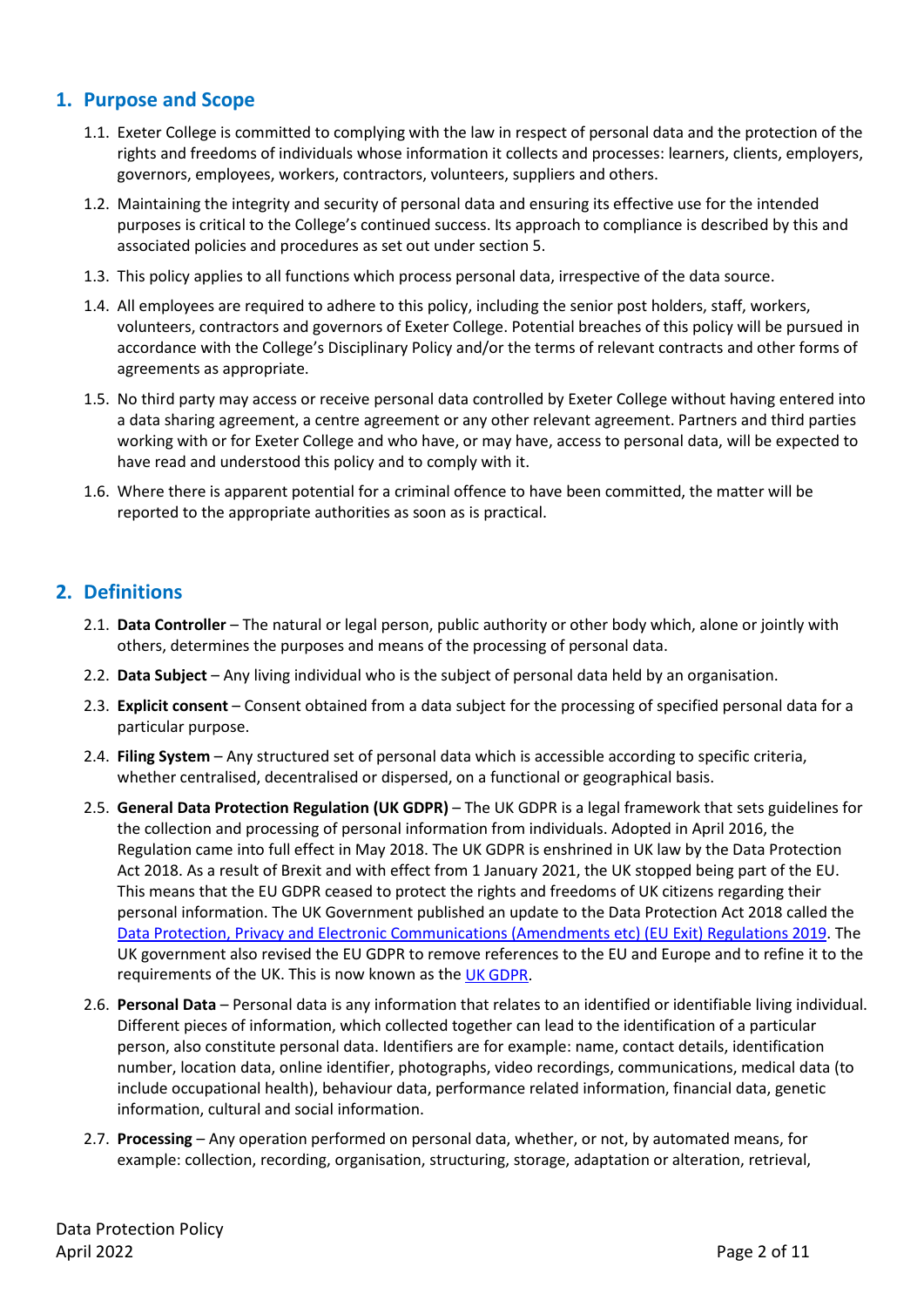consultation, use, disclose by transmission, dissemination or otherwise making available, alignment or combination, restriction, erasure or destruction.

- 2.8. **Special categories personal data** Personal data revealing racial or ethnic origin, political opinions, religious or philosophical beliefs, trade union membership, genetic data, biometric data, data concerning health or data concerning an individual's sex life or sexual orientation.
- 2.9. **Third Party** A natural or legal person, public authority, agency or body other than the data subject, controller, processor and persons who, under the direct authority of the controller or processor are authorised to process personal data.
- 2.10. **Profiling** Any form of automated processing of personal data, automated or otherwise, intended to evaluate certain personal aspects relating to a natural person, or to analyse or predict that person's performance at work, economic situation, location, health, personal preferences, reliability, or behaviour.

This definition is linked to the right of the data subject to object to profiling and a right to be informed about the existence of profiling, of measures based on profiling and the envisaged effects of profiling on the individual.

2.11. **DSAR** – Data Subject Access Request

2.12. **DPIA** – Data Protection Impact Assessment

# **3. Policy**

# **3.1. Data Protection Principles**

All processing of personal data at Exeter College must be conducted in accordance with the six Data Protection Principles as set out in Article 5 of the General Data Protection Regulations (UK GDPR).

3.1.1 Personal data must be processed lawfully, fairly and in a transparent manner in relation to the data subjects. **('lawfulness, fairness and transparency')**

- Exeter College will identify a lawful basis prior to commencing any processing of personal data.
- All electronic and paper-based data collection forms will include a privacy statement and/or a link to a privacy notice and be approved by the Data Protection Officer (DPO).

3.1.2 The collection of personal data must be limited to its collection only for specified, explicit and legitimate purposes. Further processing in a manner that is incompatible with those purposes is not permitted. **('purpose limitation')**

- The DPO Team will maintain an information/data asset register, recording all processes that involve processing personal data.
- The following types of processing will not be regarded as being incompatible for the purposes of this principle: archiving in the public interest, scientific or historical research purposes and statistical purposes.

3.1.3 Personal data must be adequate, relevant and limited to what is necessary in relation to the purposes for which they are processed. **('data minimisation')**

- Exeter College will collect and process personal data only where necessary for the operation and promotion of the College and in the best interest of the data subjects.
- The College will ensure data minimisation is effective throughout the organisation.

3.1.4 Personal data processed must be accurate and, where necessary, kept up to date. **('accuracy')**

• Staff involved in collection and processing of personal data must ensure its accuracy. Data stored must be reviewed and updated as necessary and no data should be retained unless it is reasonable to assume that it is accurate.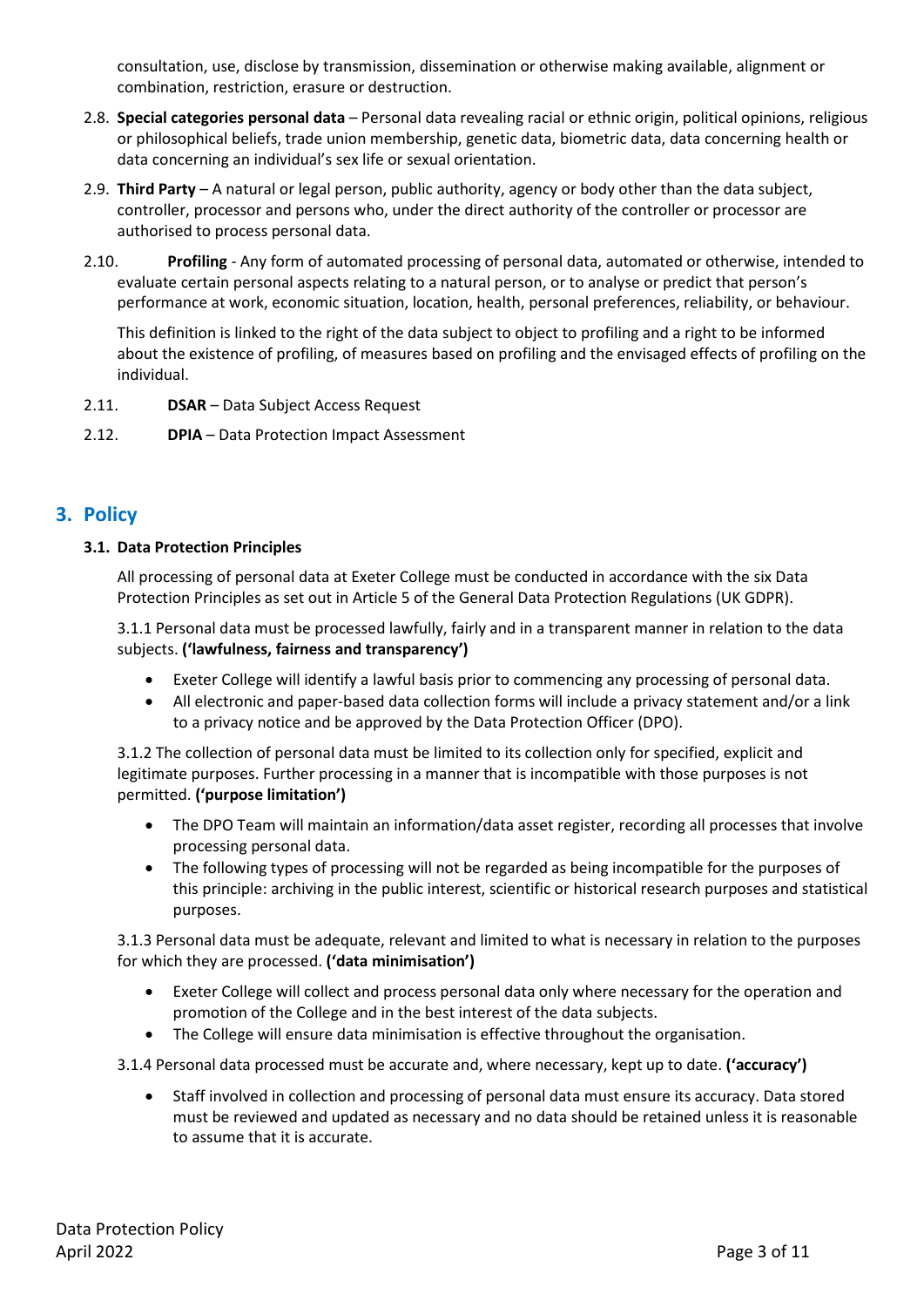- Data subjects will be informed of the need to notify Exeter College of any changes involving their personal data. Data subjects, including parents, students, staff and governors carry an obligation to ensure that their data, held by the College, is accurate and up to date.
- Requests for rectification from data subjects must be actioned within one calendar month. If the College is unable to comply with the request, the DPO must respond to the individual to explain the reason and to inform them of their right to complain to the Information Commissioner.

3.1.5 Personal data must be kept in a form which permits identification of the data subjects for no longer than is necessary for the purposes for which it is processed. **('storage limitation')**

- The Information Asset Owners of each dataset must review the retention status of the personal data for which they are responsible on an annual basis. Data that is no longer required in the context of the registered purpose must be securely destroyed or anonymised.
- Personal data will be retained in line with the Data Retention Schedule and destroyed or anonymised accordingly. Where personal data is retained beyond the processing date, it will be pseudomised to protect the identity of the data subjects.
- Any retention of personal data beyond the periods defined in the Data Retention Schedule must be authorised by the DPO, who will ensure that the justification is clearly identified and recorded in line with the requirements of data protection legislation.

3.1.6 Personal data must be processed in a manner that ensures appropriate security, including protection against unauthorised or unlawful processing and against accidental loss, destruction or damage, using appropriate technical or organisational measures. **('integrity and confidentiality')**

- The DPO will advise the Senior Information Risk Owner (SIRO) on matters of information risk and mitigation measures both technical and organisational. Technical security standards will be informed by the Information Security Policy and agreed by the Systems Development Group, of which the SIRO and DPO are members.
- Organisational measures will include:
	- $\triangleright$  Appropriate training for all Exeter College employees
	- $\triangleright$  Pre-employment checks
	- $\triangleright$  The inclusion of data protection in employment contracts
	- $\triangleright$  Robust disciplinary processes
	- $\triangleright$  Monitoring of Information Security Policy compliance
	- $\triangleright$  Physical access controls to electronic and paper-based records
	- $\triangleright$  The locking, when unoccupied, of any area in which personal data is present
	- $\triangleright$  Adoption of a clear desk policy
	- $\triangleright$  Protocols governing the design and inception of new processes within College business units in line with 4.1.6 of the Information Governance Policy
	- $\triangleright$  Secure storage of paper-based data protected from environmental hazard such as fire and flood
	- $\triangleright$  Restriction on the use of portable electronic devices including storage devices in line with the Information Security Policy
	- $\triangleright$  Protocols governing the control of personal data accessed remotely for the purposes of remote working e.g., from home, during visits, in transit as set out in the Information Security Policy.

# **3.2. Accountability**

3.2.1 Exeter College will demonstrate compliance with the data protection principles by requiring adherence to policies, codes of conduct and relevant procedures.

3.2.2 The College will adopt techniques such as data protection by design and conduct Data Protection Impact Assessments (DPIAs) according to agreed protocols.

3.2.3 In the event of a data breach, the College will invoke its Data Loss Response Procedure.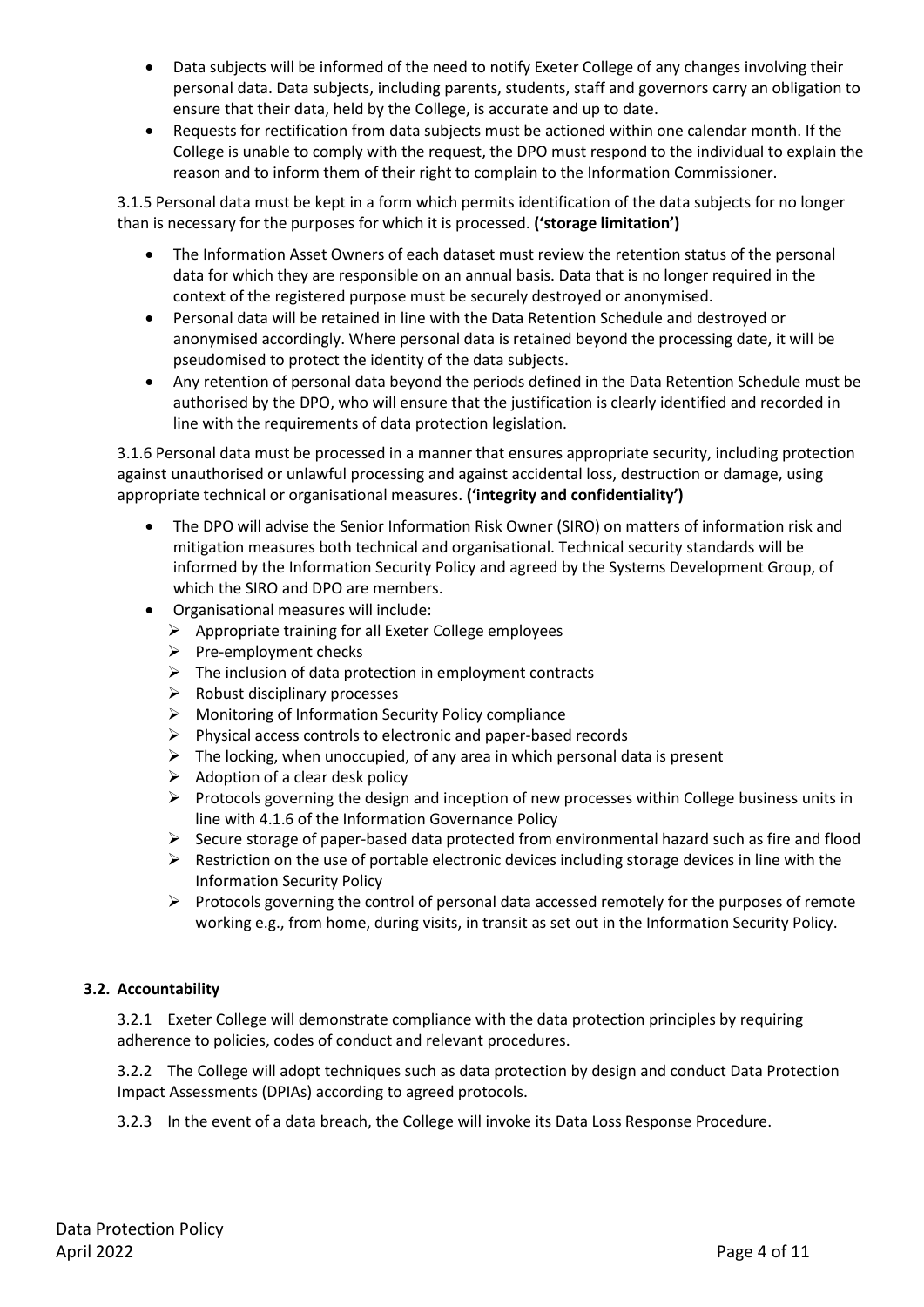#### **3.3. Data subjects' rights**

3.3.1 Exeter College will make provision for data subjects to exercise their rights according to the UK GDPR:

- $\triangleright$  Access to personal data and to information regarding processing
- $\triangleright$  Data portability
- $\triangleright$  Rectification
- $\triangleright$  Erasure ('right to be forgotten')
- $\triangleright$  Restriction
- $\triangleright$  Objection
- $\triangleright$  Prevention of automated decision-making
- $\triangleright$  Compensation
- $\triangleright$  Complaints to the Commissioner

3.3.2 Data subjects have the right to complain to Exeter College in respect of the processing of their personal data. The handling of such a request will be subject to the terms of the College's Compliments, Comments and Complaints Procedure.

#### **3.4. Consent**

3.4.1 Consent must be explicitly and freely given. It must be a specific, informed and unambiguous indication of the individual's agreement to the processing of their personal data. The data subject can withdraw their consent at any time.

3.4.2 If the data subject is not considered competent to provide informed consent, processing must be authorised by the individual's next of kin as named on the College's MIS system.

3.4.3 Consent to process personal and special category data must be obtained by using approved consent forms.

3.4.4 Where special category data is processed, explicit written consent from the data subject must be obtained, unless an alternative legal basis for processing exists.

3.4.5 Where consent is the legal basis for processing, the process must be subject to an appropriate mechanism for managing that consent.

3.4.6 The DPO and Compliance Team holds a directory of approved data collection forms where consent is the legal basis on which Exeter College processes personal data. Where updates or amendments are made it is the responsibility of the relevant Information Asset Owner to ensure that dated or amended forms are shared with the DPO and Compliance Team to ensure re-approval.

#### **3.5. Data security**

3.5.1 All employees are responsible for the security of the data to which they have access and must adhere to specific protocols which protect against the inappropriate sharing of personal data with third parties.

3.5.2 Employees must not access College information systems or records for any purpose which is not directly related to discharging their contractual duties on behalf of Exeter College.

3.5.3 Personal data is accessible only to those who have a professional requirement and access is only granted in line with authorised procedures.

3.5.4 Manual records

- $\triangleright$  must not be left unattended where they could be accessed by unauthorised personnel
- $\triangleright$  must not be removed from College premises without explicit authorisation from CLT, SIRO or DPO
- $\triangleright$  no longer required for day-to-day operation must be removed to secure archive storage
- $\triangleright$  that have reached their retention date must be disposed of as 'confidential waste'

3.5.5 Personal data may only be deleted or disposed of in line with the Data Retention Schedule.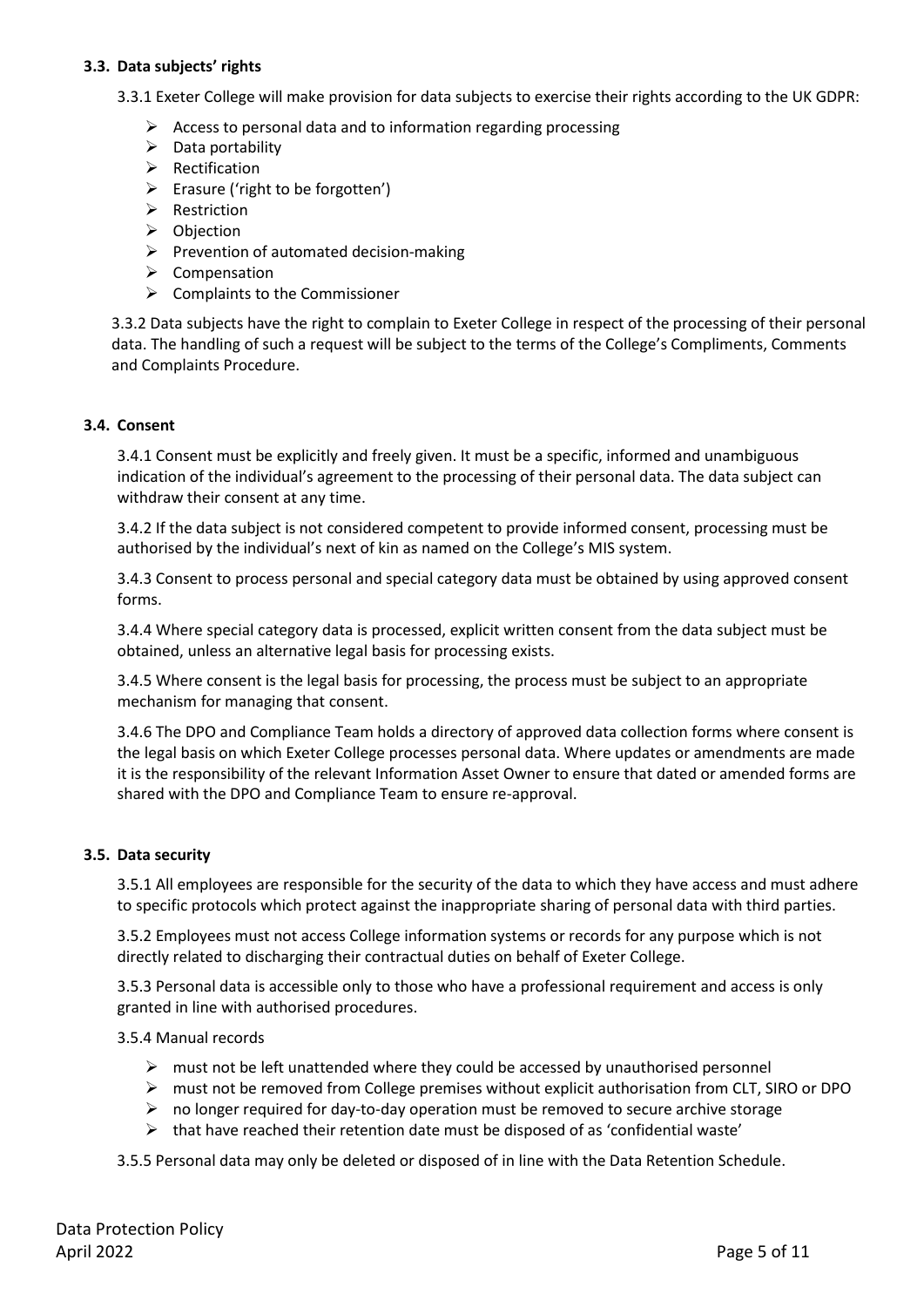3.5.6 Removable media carrying, or potentially carrying, personal data should be referred to the ICT Helpdesk for secure termination if the item cannot be repatriated with its owner.

## **3.6. Disclosure of personal data**

3.6.1 Exeter College must ensure that personal data is not disclosed to third parties, including family members and public bodies, without appropriate authority. All employees must exercise caution when asked to disclose personal data to anyone other than the confirmed data subject and where appropriate refer to the Identity Verification Procedure.

3.6.2 From time to time, the College is required to share personal data with government and other agencies and, where possible, this should be made clear in the privacy statement/privacy notice displayed at the point at which personal information is collected.

3.6.3 The College will ensure that data passed to such recipients is complete, accurate and up to date. Only information to which the recipient has a statutory right or where legislation requires it or where consent has been given, will be transferred. The College will take steps to ensure the security of such data up to the point where control passes to the recipient. Thereafter, handling of the shared information by the recipient will be subject to the terms of the recipient's privacy policies.

## **3.7. Data Transfers**

3.7.1 Exeter College will transfer personal data outside the UK if one or more of the following safeguards or exceptions exist:

- $\triangleright$  An adequacy decision
- $\triangleright$  Standard Contractual Clauses (SCCs)
- $\triangleright$  Binding corporate rules

3.7.2 In the absence of any of the above, transfer of personal data to a third country or to an international organisation shall not take place unless at least one of the following conditions exists:

- $\triangleright$  The data subject has explicitly consented to the proposed transfer, having been informed of the possible risks in the absence of appropriate safeguards
- $\triangleright$  The transfer is necessary for the performance of a contract between the data subject and the College or at the data subject's request
- $\triangleright$  The transfer is necessary for the performance of a contract between the College and another natural or legal person which is in the interest of the data subject
- $\triangleright$  The transfer is necessary for important reasons of public interest
- $\triangleright$  The transfer is necessary for the defence or exercising of legal claims by Exeter College
- $\triangleright$  The transfer is necessary to protect the vital interests of the data subject or other persons, where the data subject is physically or legally incapable of giving consent.

#### **3.8. Register of datasets and processes**

3.8.1 Exeter College keeps a register of datasets and processes which defines:

- $\triangleright$  Business processes that use personal data
- $\triangleright$  Sources of personal data (type of collection method)
- $\triangleright$  Volume of data subjects affected by the process
- $\triangleright$  Classes of personal data involved
- $\triangleright$  Classes of data subjects involved
- $\triangleright$  Purpose of processing
- $\triangleright$  Recipients and protentional recipients of the personal data
- $\triangleright$  The system, repository or nature of the storage media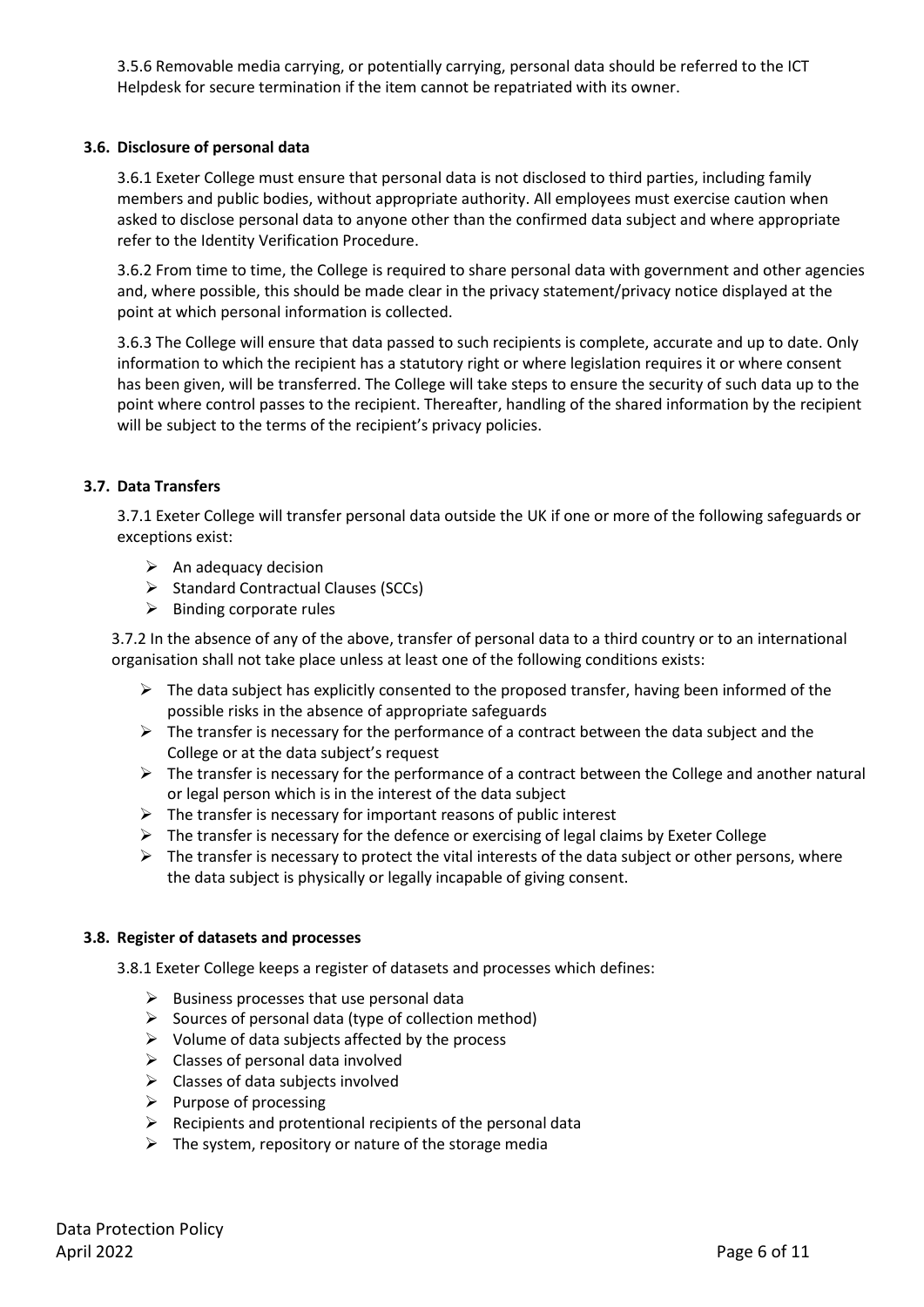3.8.2 The DPO and Compliance Team maintains a description of the flow of data between processes within College functions and maintains a schedule of retention periods and disposal requirements.

## **3.9. Risk and impact assessments**

3.9.1 Exeter College will assess the level of risk to the rights and freedoms of data subjects in accordance with section 3.14 of this policy.

## **3.10. External Data Processors and Cloud Computing**

3.10.1 The Systems Development Group (SDG) must authorise the use of external suppliers or partners to process personal information. This applies to the use of processing services to meet specific requirements, for example using external mailing houses or bureau services.

3.10.2 Prior to any data sharing or processing taking place, a Data Sharing Agreement must be in place.

3.10.3 The performance of the data processor must be sponsored by, and subject to the oversight of, a named College manager and, from time to time, the College's internal auditors.

3.10.4 Proposals to use externally hosted (Cloud) processing and/or data storage, as part of a College business system, must be referred to the Systems Development Group so that security arrangements can be validated prior to entering any contract or the transfer of personal data.

## **3.11. Partnership working**

3.11.1 Where the processing of personal data is carried out to support partnership activities between the College and other organisations, there must be a written data sharing agreement in place which includes a definition of the legal status of each partner in respect to data protection.

3.11.2 Parties should be designated as Data Controller, Joint Data Controller or Data Processor.

#### **3.12. Customer Service**

3.12.1 Excellent customer service is expected in all aspects of College operation. Data protection legislation should not be used as a reason to refuse to assist an enquirer or to prevent progress of legitimate business.

3.12.2 While information security is paramount, there are, in almost all circumstances, correct ways to proceed which will be both compliant and helpful to individuals and the College.

#### **3.13. Retention**

3.13.1 Exeter College will retain and dispose of personal data in line with its Retention and Disposition Policy and Data Retention Schedule.

3.13.2 Exeter College will not keep personal data in a form that permits identification of data subjects for longer than the period necessary for the purpose(s) for which the data was originally collected.

3.13.3 The retention period for each category of personal data will be set out in the Data Retention Schedule. The DPO will maintain the Data Retention Schedule on behalf of the College.

3.13.4 Exeter College may store personal data for longer periods if it is to be processed solely for statistical research and archiving purposes which are in the public interest. In such circumstances the College will implement technical and organisational measures to safeguard the rights and freedoms of data subjects.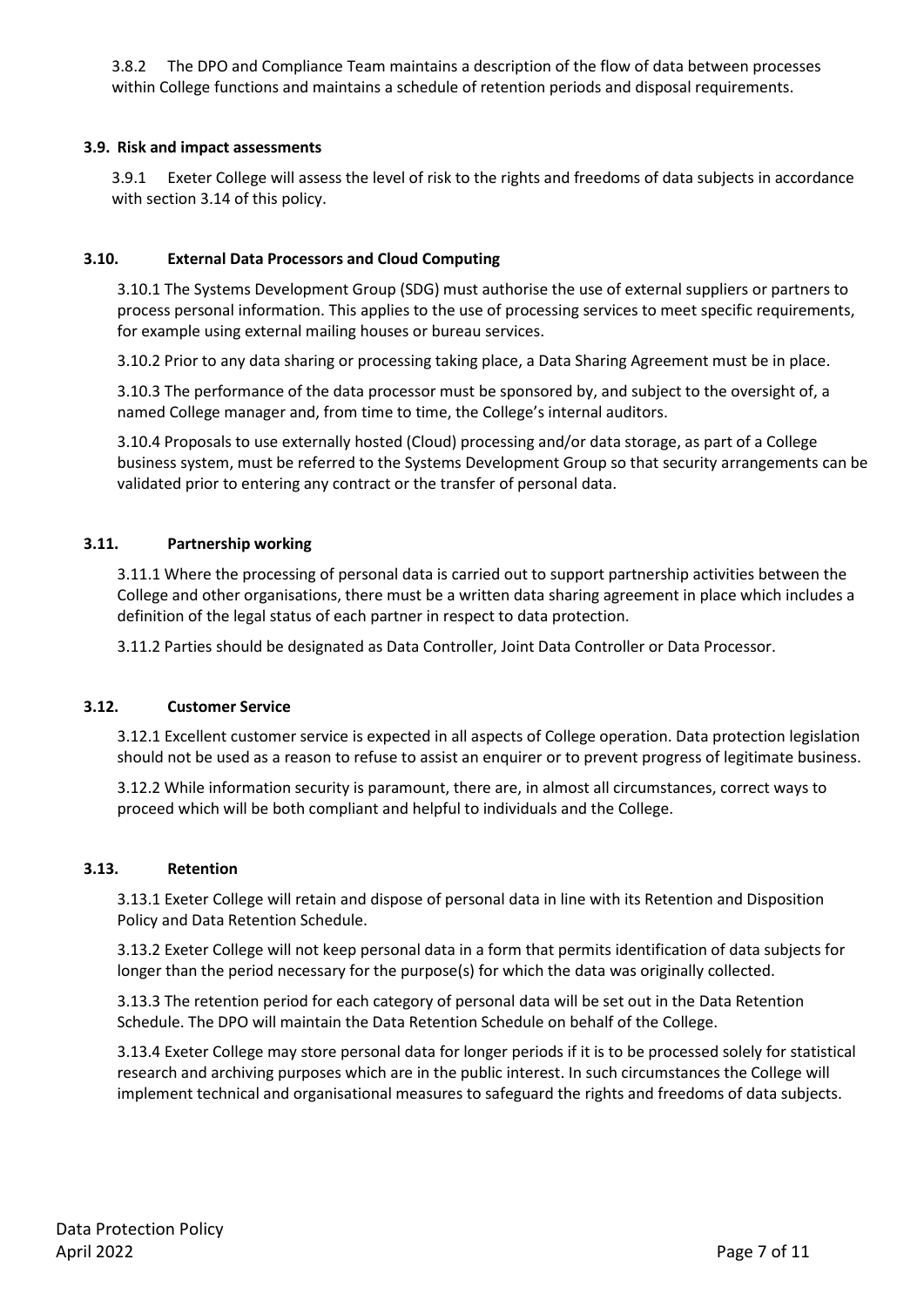## **3.14. Data Protection Impact Assessment**

3.14.1 In accordance with the UK GDPR (Article 35) a DPIA assesses the risks to personal data as part of a project or business process. Exeter College works with the concept of, "Privacy by design and default" and as a result, will always comprehensively assess and address risks to the processing of personal information. Focus is put on processing activities which are "likely to result in high risk to the rights and freedoms of the data subjects" with the view to minimise these as far as is practicable.

3.14.2 The UK GDPR requires that a DPIA is completed if the project or business process plans to:

- $\triangleright$  use systematic and extensive profiling with significant effects
- $\triangleright$  process special category or criminal offence data on a large scale; or
- $\triangleright$  systematically monitor publicly accessible places on a large scale

3.14.3 The Information Commissioner's Office (ICO) requires a DPIA if the project or business process plan to:

- $\triangleright$  use innovative technologies
- $\triangleright$  use profiling or special category data to decide on access to services
- $\triangleright$  profile individuals on a large scale
- $\triangleright$  process biometric data
- $\triangleright$  process genetic data
- $\triangleright$  match data or combine datasets from diverse sources.
- $\triangleright$  collect personal data from a source other than the individual without providing them with a privacy notice ('invisible processing')
- $\triangleright$  track individuals' location or behaviour
- $\triangleright$  profile children or target marketing or online services at them; or
- $\triangleright$  process data that might endanger the individual's physical health or safety in the event of a security breach

3.14.4 Exeter College requires all projects and business processes to undergo a DPIA if one or more of the following will apply:

- $\triangleright$  using personal information for the purpose not currently used for
- $\triangleright$  sharing personal information with organisations of people who have not previously had access
- $\triangleright$  systematic and extensive profiling with significant effects
- $\triangleright$  process special category or criminal offence data on a large scale
- $\triangleright$  systematically monitor publicly accessible places on a large scale
- $\triangleright$  use innovative technologies
- $\triangleright$  use profiling or special category data to decide on access to services
- $\triangleright$  process biometric data or genetic data
- $\triangleright$  match data or combine datasets from diverse sources
- $\triangleright$  collect personal data from a source other than the individual without providing them with a privacy notice ("invisible processing")
- $\triangleright$  track individuals' location or behaviour
- $\triangleright$  profile children or target marketing or online services at them
- $\triangleright$  process data that might endanger the individual's physical health or safety in the event of a security breach
- $\triangleright$  using innovative technology that might be perceived as being privacy intrusive
- $\triangleright$  may result in Exeter College making decisions, or acting against individuals in ways that can have a significant impact on them
- $\triangleright$  involves information about individuals that could be considered particularly private
- $\triangleright$  requiring Exeter College staff to contact individuals in ways that they may find intrusive (e.g. unexpected telephone calls
- $\triangleright$  sharing personal information from live or operational systems for access or transfer outside the UK (e.g., Cloud, Hybrid, offshore support services)
- $\triangleright$  using personal information that might raise privacy concerns or expectations (e.g., health records)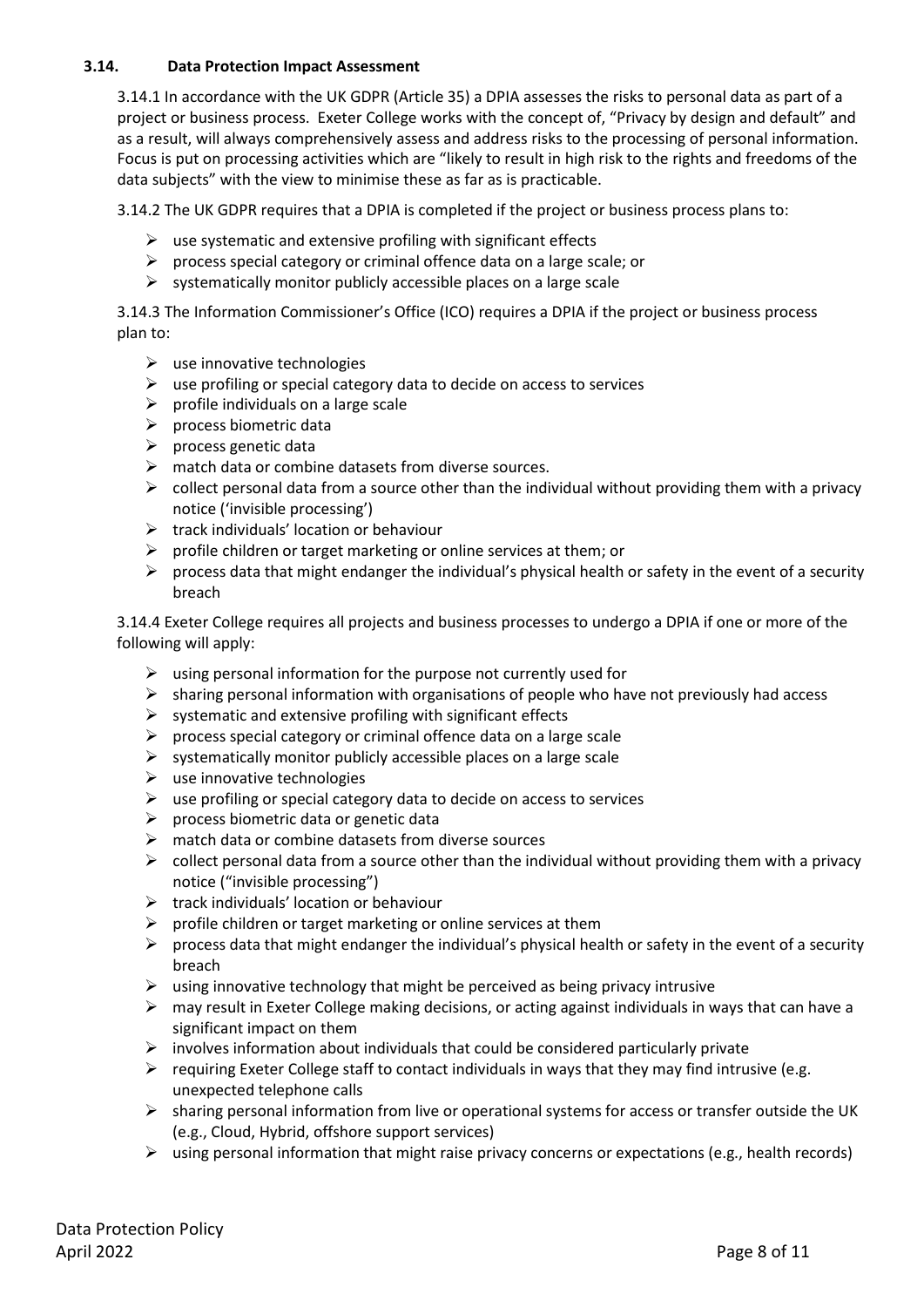3.14.5 If there is uncertainty regarding whether a DPIA should be carried out, the expectation is that a DPIA will be completed as it is a useful tool that will help the College to comply with data protection law. In very exceptional circumstances it may be necessary for the Data Protection Officer to seek the guidance of the ICO. The ICO will not be consulted unless approval has been given, in writing, by the Data Protection Officer.

3.14.6 Changes to the way personal data is processed will require a DPIA.

In the event of a security breach a DPIA may be required to ensure that all identified risks are being appropriately managed.

3.14.7 Following approval of the DPIA and when processing activities have started, the DPIA will be kept under regular review considering any changes to the processing activities or broadening of the scope of the original initiative.

# **3.15. Data Subject Access Requests**

3.15.1 The UK GDPR sets out in Article 15 that a data subject should have the right to access their personal data which have been collected concerning them and to exercise that right easily to be aware of, and verify, the lawfulness of the processing. Individuals have the right to obtain a copy of their personal data, as well as other supplementary information held about them.

3.15.2 That right should not adversely affect the rights or freedoms of others.

3.15.3 A Data Subject Access Request can be a verbal or written request made by a data subject to access their data, in a portable format if requested.

3.15.4 Where Exeter College processes a large quantity of information concerning the data subject, the College should be able to request that, before the information is delivered, the data subject specify the information or processing activities to which the request relates.

3.15.5 Exeter College (the data controller) will use all reasonable measures to verify the identity of the data subject who requests access.

3.15.6 Exeter College will retain personal data in accordance with its Retention and Disposition Policy and its Data Retention Schedule. In accordance with the UK GDPR the College will not retain personal data for the sole purpose of being able to react to potential DSAR requests.

3.15.6 Exeter College implements Article 15 of the UK GDPR in line with this policy and the Data Subject Access Procedure.

# **4. Implementation**

- 4.1. Roles and responsibilities of the Board of the Corporation, the Senior Leadership Team, the Senior Information Risk Owner, the Data Protection Officer, the ICT Manager, The Information Asset Owners, the Senior Resources Systems Development Group, the Director of Finance, Funding and MIS, the Director of Estates and Information Technology, the Heads of Department and Faculty, line managers and all employees are set out in detail under 4.1 of the Information Governance Policy.
- 4.2. All employees and others having access to data on behalf of the college, are required to comply with the Data Protection Policy and associated documents. Training and further support is available from The DPO Team.
- 4.3. Exeter College will appoint a named individual with specific responsibility for data protection in the organisation (the Data Protection Officer).
- 4.4. Exeter College will ensure that the Senior Resources Systems Development Group receives reports on Data Protection matters at its regular meetings.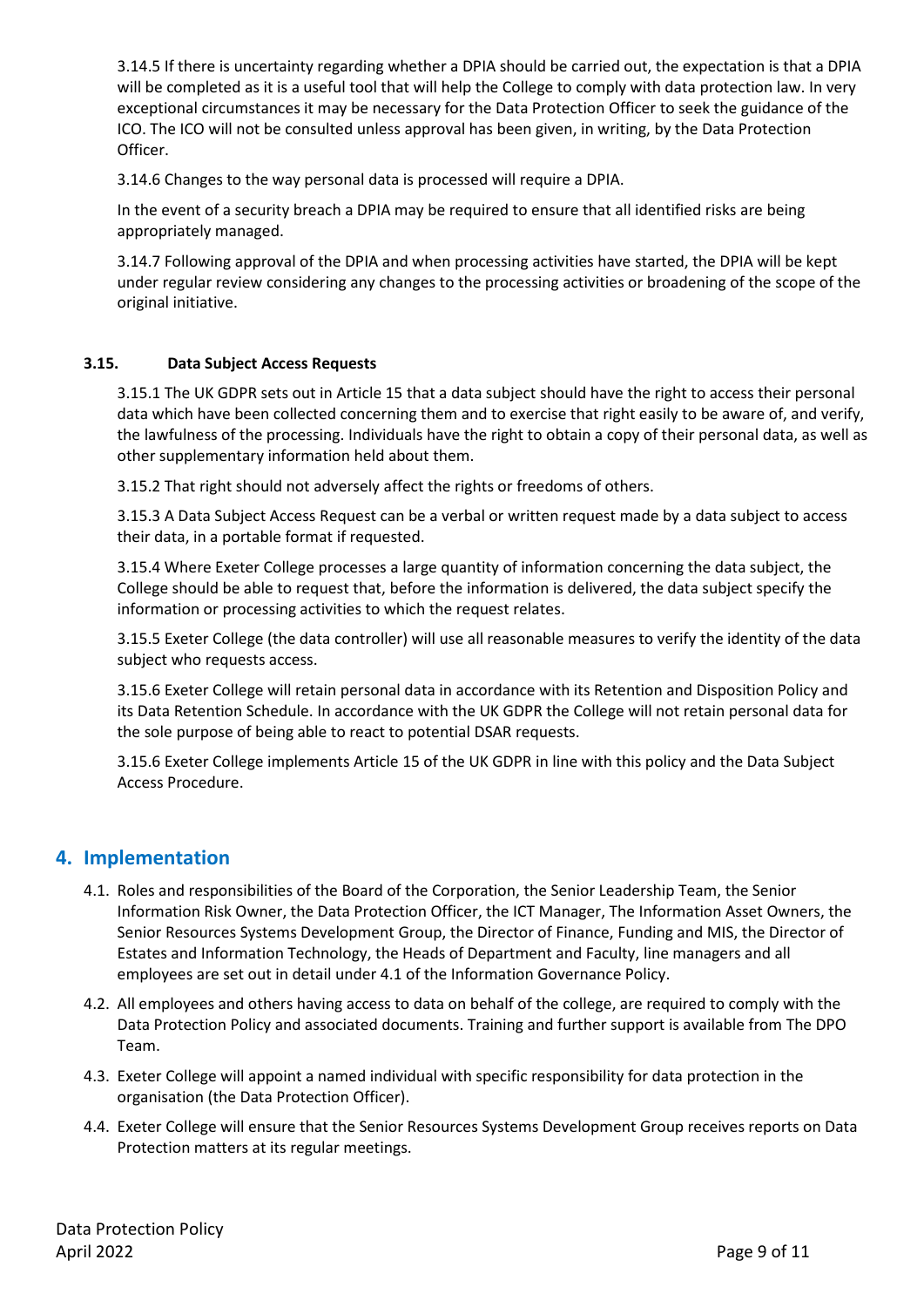- 4.5. Appropriate guidance materials and training will be provided for employees according to their role in handing personal information.
- 4.6. Exeter College will ensure that employees understand that they have a contractual obligation to manage the personal data in their care appropriately.
- 4.7. It will be expected that any third-party organisation that processes data on the College's behalf has adequate control measures in place and is subject to an appropriate contractual agreement.
- 4.8. Appropriate systems will be put in place to collect, store, manage, process and dispose of data and explain to employees that the use of alternative mechanism is contrary to college policy.
- 4.9. Exeter College will fully document systems, processes and data flows.
- 4.10. It will be ensured that security is a priority objective in the design of new systems and processes.
- 4.11. Data Privacy Impact Assessments (DPIAs) will be carried out prior to introducing new processes which are assessed as high-risk.
- 4.12. Exeter College will ensure the robustness and security of physical electronic systems for processing data and that regular third-party reviews take place.
- 4.13. Detailed privacy statements/notices, written in accessible language, will be available to individuals at the point of data collection and these will be reviewed regularly.
- 4.14. Exeter College will use its DSAR Procedure to manage formal requests for access to personal data from data subjects and third parties.
- 4.15. A policy and procedure are in place to manage actual and potential data breaches and data-loss incidents.

# **5. Associated Documentation**

- **5.1. This policy should be used in conjunction with the following policies:** 
	- 5.1.1 [Information Governance Policy](https://adexecollacuk.sharepoint.com/:b:/r/sites/LeadershipHub/Policy%20PDFs/Information%20Governance%20Policy.pdf?csf=1&web=1&e=HldyOq)
	- 5.1.2 [Information Security Policy](https://adexecollacuk.sharepoint.com/:b:/r/sites/LeadershipHub/Policy%20PDFs/Information%20Security%20Policy.pdf?csf=1&web=1&e=JJaj1D)
	- 5.1.3 [Retention and Disposition Policy](https://adexecollacuk.sharepoint.com/sites/LeadershipHub/Policy%20PDFs/Forms/All.aspx?id=%2Fsites%2FLeadershipHub%2FPolicy%20PDFs%2FRetention%20and%20Disposition%20Policy%2Epdf&parent=%2Fsites%2FLeadershipHub%2FPolicy%20PDFs)

#### **5.2. This policy should be used in conjunction with the following procedures and other documentation:**

- 5.2.1 [Privacy](https://exe-coll.ac.uk/dataprotection/) Notices
- 5.2.[2 Staff Code of Conduct](https://adexecollacuk.sharepoint.com/:w:/r/sites/hr/_layouts/15/Doc.aspx?sourcedoc=%7B8B8561AD-ECC5-4592-A6D3-910E6CF3CC13%7D&file=Staff%20Code%20of%20Conduct%20March%202017%20-%20final.docx&action=default&mobileredirect=true&DefaultItemOpen=1)
- 5.2.3 s29 Protocol for disclosure of information to the Police and other law enforcing agencies
- 5.2.5 Data Sharing Agreements and Standard Contractual Clauses
- 5.2.[5 Data Loss Response](https://adexecollacuk.sharepoint.com/:b:/r/sites/dataprotection/Shared%20Documents/PDFs%20of%20Master%20Copies%20(Policies,%20Procedures%20and%20Protocols)/Data%20Loss%20Response%20Procedure.pdf?csf=1&web=1&e=hrSmn3) Procedure
- 5.2.6 The Data [Subject Access Request Procedure](https://adexecollacuk.sharepoint.com/:b:/r/sites/dataprotection/Shared%20Documents/PDFs%20of%20Master%20Copies%20(Policies,%20Procedures%20and%20Protocols)/Data%20Subject%20Access%20Request%20Procedure.pdf?csf=1&web=1&e=jEJC4O)
- 5.2.[7 The Data Retention Schedule](https://adexecollacuk.sharepoint.com/:b:/r/sites/dataprotection/Shared%20Documents/PDFs%20of%20Master%20Copies%20(Policies,%20Procedures%20and%20Protocols)/Data%20Retention%20Schedule.pdf?csf=1&web=1&e=6TLadz)
- 5.2.[8 Compliments, Comments and Complaints Procedure](https://adexecollacuk.sharepoint.com/:b:/r/sites/LeadershipHub/Compliments%20Comments%20and%20Complaints/Compliments-Comments-Complaints-Procedure.pdf?csf=1&web=1&e=c9nfu4)
- 5.2.9 DPIA Request (MS Form)
- 5.2.10 DPIA Screening Questions (MS Form)
- 5.2.11 DPIA Screening Questions for third party software (MS Forms)
- 5.2.12 DPIA Report
- 5.2.13 Risk Matrix
- 5.2.14 Risk Register
- 5.2.15 Identity Verification Procedure

# **5.3. Associated Legislation**